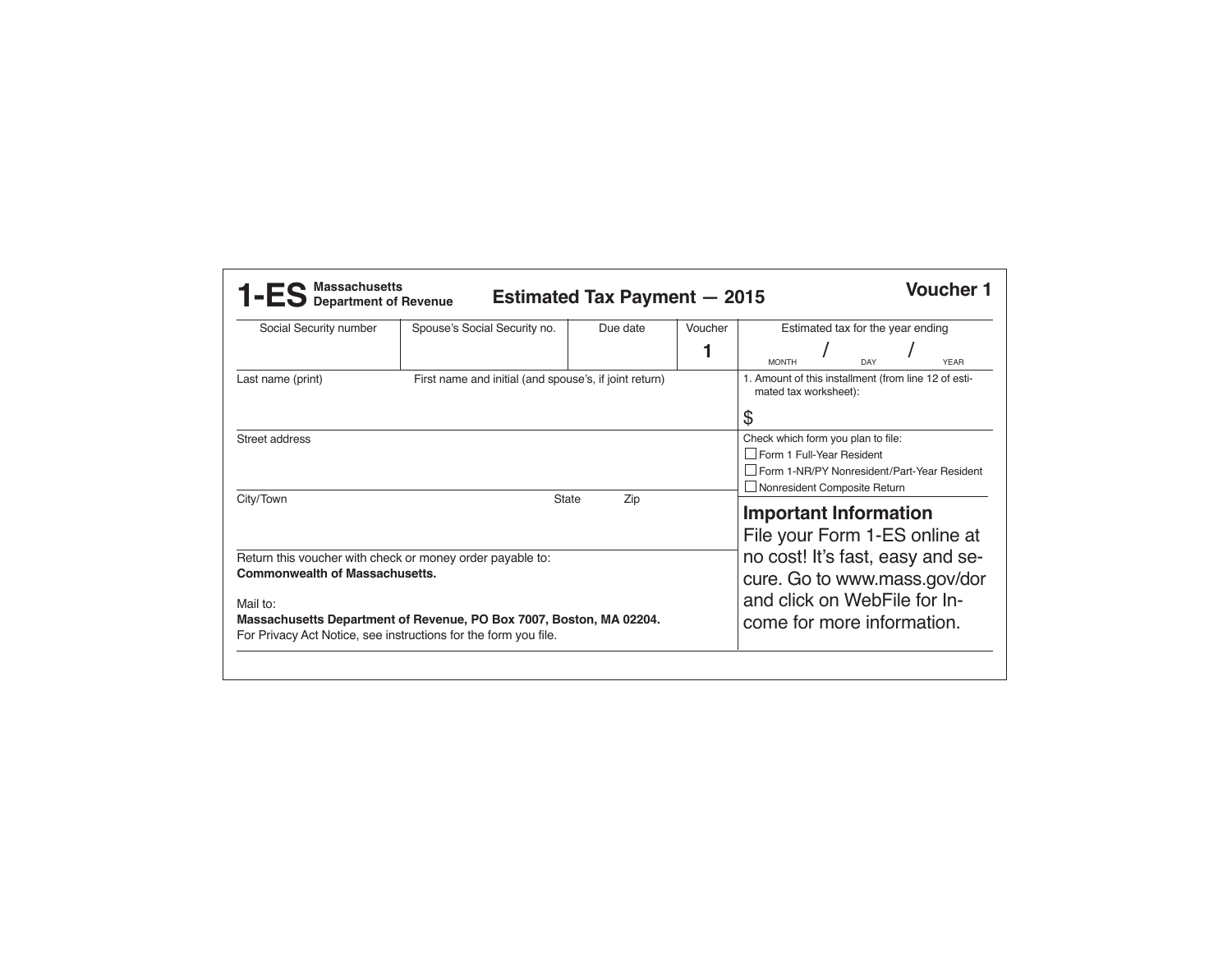| Social Security number                                                                                                                             | Spouse's Social Security no.                           | Due date                                                                            | Voucher<br>$\overline{2}$ | Estimated tax for the year ending                                                                                              |                                                                                                                                                  |            |  |             |  |
|----------------------------------------------------------------------------------------------------------------------------------------------------|--------------------------------------------------------|-------------------------------------------------------------------------------------|---------------------------|--------------------------------------------------------------------------------------------------------------------------------|--------------------------------------------------------------------------------------------------------------------------------------------------|------------|--|-------------|--|
|                                                                                                                                                    |                                                        |                                                                                     |                           | <b>MONTH</b>                                                                                                                   |                                                                                                                                                  | <b>DAY</b> |  | <b>YEAR</b> |  |
| Last name (print)                                                                                                                                  | First name and initial (and spouse's, if joint return) | 1. Amount of this installment (from line 12 of esti-<br>mated tax worksheet):<br>\$ |                           |                                                                                                                                |                                                                                                                                                  |            |  |             |  |
| Street address                                                                                                                                     |                                                        |                                                                                     |                           |                                                                                                                                | Check which form you plan to file:<br>Form 1 Full-Year Resident<br>Form 1-NR/PY Nonresident/Part-Year Resident<br>□ Nonresident Composite Return |            |  |             |  |
| City/Town<br>State<br>Zip                                                                                                                          |                                                        |                                                                                     |                           |                                                                                                                                | <b>Important Information</b><br>File your Form 1-ES online at                                                                                    |            |  |             |  |
| Return this voucher with check or money order payable to:<br><b>Commonwealth of Massachusetts.</b>                                                 |                                                        |                                                                                     |                           | no cost! It's fast, easy and se-<br>cure. Go to www.mass.gov/dor<br>and click on WebFile for In-<br>come for more information. |                                                                                                                                                  |            |  |             |  |
| Mail to:<br>Massachusetts Department of Revenue, PO Box 7007, Boston, MA 02204.<br>For Privacy Act Notice, see instructions for the form you file. |                                                        |                                                                                     |                           |                                                                                                                                |                                                                                                                                                  |            |  |             |  |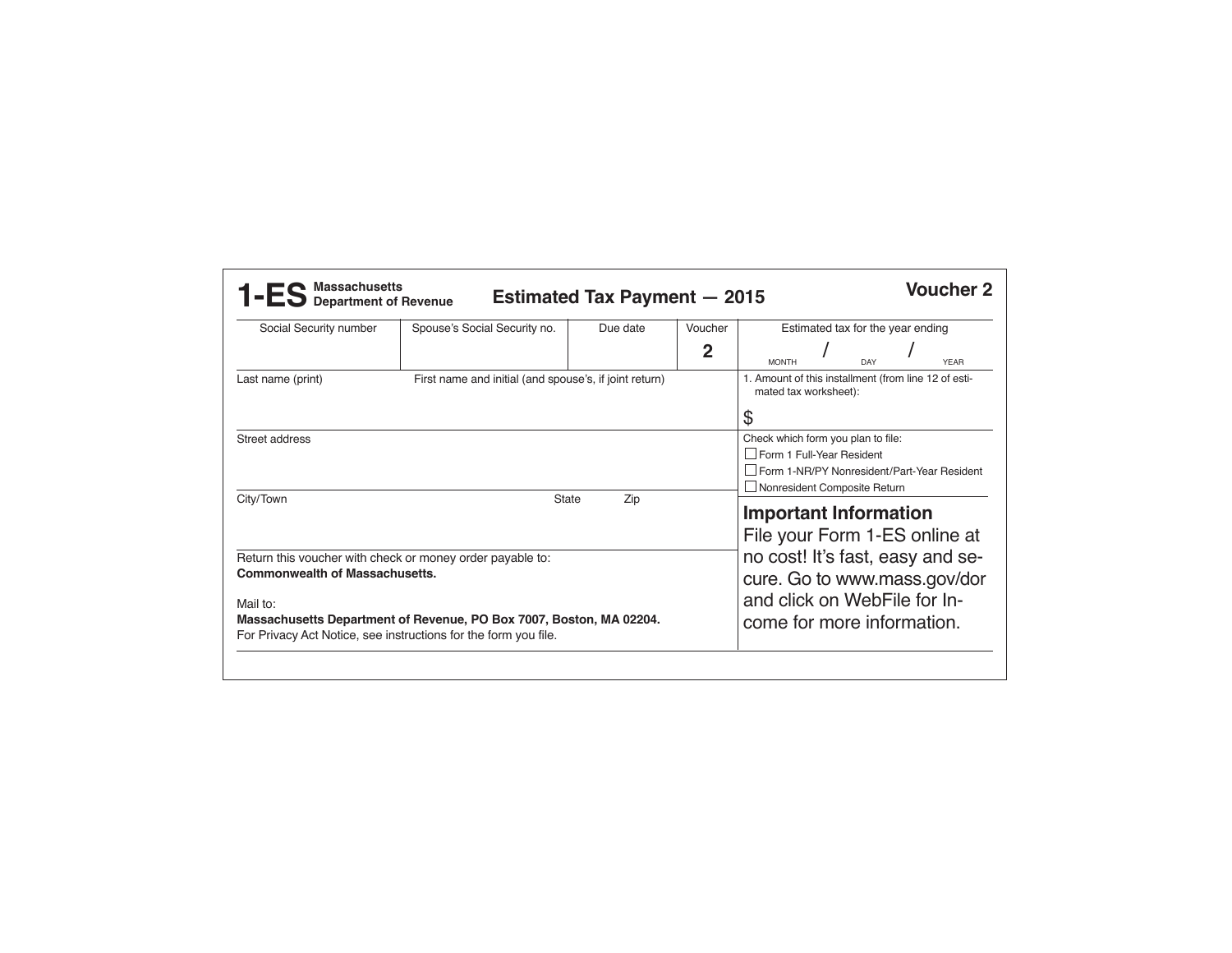| Social Security number                                                      | Spouse's Social Security no.                                        | Due date | Voucher<br>3 | Estimated tax for the year ending                                             |                                                                             |            |  |             |  |  |
|-----------------------------------------------------------------------------|---------------------------------------------------------------------|----------|--------------|-------------------------------------------------------------------------------|-----------------------------------------------------------------------------|------------|--|-------------|--|--|
|                                                                             |                                                                     |          |              | <b>MONTH</b>                                                                  |                                                                             | <b>DAY</b> |  | <b>YEAR</b> |  |  |
| First name and initial (and spouse's, if joint return)<br>Last name (print) |                                                                     |          |              | 1. Amount of this installment (from line 12 of esti-<br>mated tax worksheet): |                                                                             |            |  |             |  |  |
|                                                                             |                                                                     |          |              | \$                                                                            |                                                                             |            |  |             |  |  |
| Street address                                                              |                                                                     |          |              | Check which form you plan to file:<br>Form 1 Full-Year Resident               |                                                                             |            |  |             |  |  |
|                                                                             |                                                                     |          |              |                                                                               |                                                                             |            |  |             |  |  |
|                                                                             |                                                                     |          |              |                                                                               | Form 1-NR/PY Nonresident/Part-Year Resident<br>Nonresident Composite Return |            |  |             |  |  |
| City/Town<br>State<br>Zip                                                   |                                                                     |          |              | <b>Important Information</b>                                                  |                                                                             |            |  |             |  |  |
|                                                                             |                                                                     |          |              | File your Form 1-ES online at                                                 |                                                                             |            |  |             |  |  |
| Return this voucher with check or money order payable to:                   |                                                                     |          |              |                                                                               | no cost! It's fast, easy and se-                                            |            |  |             |  |  |
| <b>Commonwealth of Massachusetts.</b>                                       |                                                                     |          |              | cure. Go to www.mass.gov/dor                                                  |                                                                             |            |  |             |  |  |
| Mail to:                                                                    |                                                                     |          |              | and click on WebFile for In-                                                  |                                                                             |            |  |             |  |  |
|                                                                             | Massachusetts Department of Revenue, PO Box 7007, Boston, MA 02204. |          |              |                                                                               |                                                                             |            |  |             |  |  |
|                                                                             | For Privacy Act Notice, see instructions for the form you file.     |          |              | come for more information.                                                    |                                                                             |            |  |             |  |  |